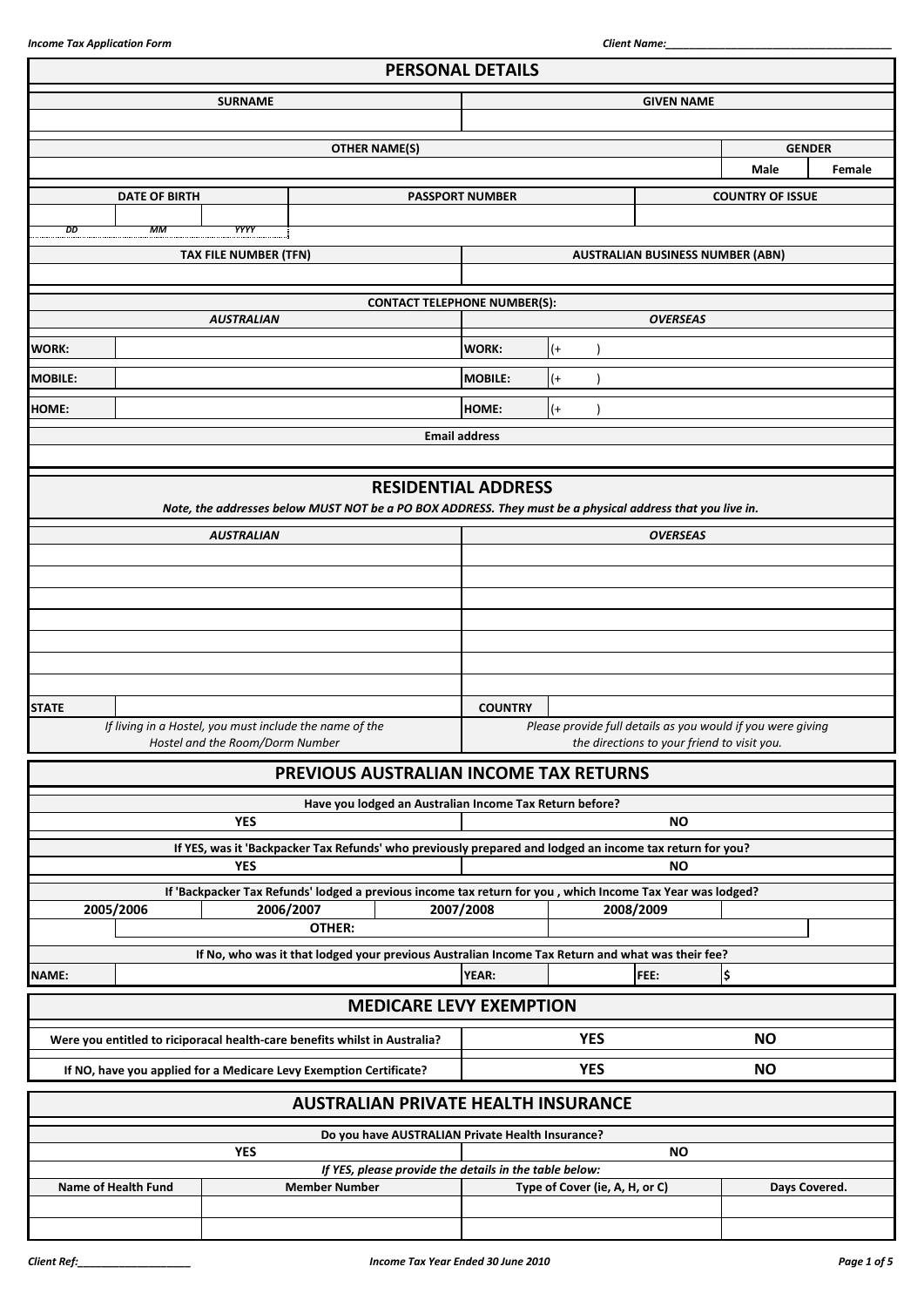|                    |                                                       | <b>TRAVEL DETAILS</b>                                 |                                                   |                     |  |  |
|--------------------|-------------------------------------------------------|-------------------------------------------------------|---------------------------------------------------|---------------------|--|--|
| <b>VISA Number</b> |                                                       |                                                       | VISA Expiry Date (dd/mm/yyyy):                    |                     |  |  |
|                    | Date of First Arrival to Australia (dd/mm/yyyy)       |                                                       | <b>Place of Arrival</b>                           |                     |  |  |
|                    |                                                       |                                                       |                                                   |                     |  |  |
|                    | Date of Departure from Australia (dd/mm/yyyy)         |                                                       | <b>Place of Departure</b>                         |                     |  |  |
|                    | <b>VISA Subclass</b>                                  |                                                       |                                                   |                     |  |  |
|                    |                                                       |                                                       |                                                   |                     |  |  |
|                    |                                                       | <b>BANK DETAILS</b>                                   |                                                   |                     |  |  |
|                    | Please Transfer my Income Tax Refund to my            |                                                       |                                                   | <b>Bank Account</b> |  |  |
|                    | <b>AUSTRALIAN</b>                                     |                                                       | OVERSEAS**                                        |                     |  |  |
|                    | <b>BANK NAME</b>                                      |                                                       | <b>BANK NAME</b>                                  |                     |  |  |
|                    |                                                       |                                                       |                                                   |                     |  |  |
|                    | <b>ACCOUNT HOLDERS NAME</b>                           |                                                       | <b>ACCOUNT HOLDERS NAME</b>                       |                     |  |  |
|                    |                                                       |                                                       |                                                   |                     |  |  |
|                    | <b>BSB</b>                                            |                                                       | <b>BSB / SORT CODE</b>                            |                     |  |  |
|                    |                                                       |                                                       |                                                   |                     |  |  |
|                    | <b>ACCOUNT NUMBER</b>                                 |                                                       | <b>ACCOUNT NUMBER</b>                             |                     |  |  |
|                    |                                                       |                                                       |                                                   |                     |  |  |
|                    |                                                       |                                                       | <b>ADDRESS &amp; SUBURB OF BRANCH</b>             |                     |  |  |
|                    | **Overseas bank accounts attract an AUD\$35           |                                                       |                                                   |                     |  |  |
|                    | telegraphic transfer fee for each transfer.           |                                                       |                                                   |                     |  |  |
|                    |                                                       |                                                       |                                                   |                     |  |  |
|                    | Please ensure that you complete ALL BANK DETAILS      |                                                       | <b>IBAN</b>                                       |                     |  |  |
|                    | required. Failure to do so may result in a delayed or |                                                       |                                                   |                     |  |  |
|                    | unsuccessful bank transfer.                           |                                                       | <b>SWIFT CODE</b>                                 |                     |  |  |
|                    | If the funds are returned, any fees for re-attempting |                                                       | <b>BIC CODE</b>                                   |                     |  |  |
|                    | the transfer (in the case of Overseas bank accounts)  |                                                       |                                                   |                     |  |  |
|                    | will be charged.                                      |                                                       | <b>TRANSIT NUMBER (North American Banks Only)</b> |                     |  |  |
|                    |                                                       |                                                       |                                                   |                     |  |  |
|                    | Be sure that you have specified whether you would     |                                                       | ROUTING NUMBER (North American Banks Only)        |                     |  |  |
|                    | like your Income Tax Refund to be transferred to your |                                                       |                                                   |                     |  |  |
|                    | <b>AUSTRALIAN or OVERSEAS bank account.</b>           | <b>INSTITUTION NUMBER (North American Banks Only)</b> |                                                   |                     |  |  |
|                    |                                                       |                                                       |                                                   |                     |  |  |

|                                                                                         |                        | <b>BANK INTEREST</b>                                                                                                        |                        |  |  |  |  |  |
|-----------------------------------------------------------------------------------------|------------------------|-----------------------------------------------------------------------------------------------------------------------------|------------------------|--|--|--|--|--|
| This is important. Bank Interest is Assessable Income in Australia and MUST BE<br>STOP: |                        |                                                                                                                             |                        |  |  |  |  |  |
|                                                                                         |                        | INCLUDED in your Income Tax Return.                                                                                         |                        |  |  |  |  |  |
|                                                                                         |                        | This information is passed onto the Australian Tax Office from your Bank and not including it in your Income                |                        |  |  |  |  |  |
|                                                                                         |                        | Tax Return could cause a delay, or an audit of your Income Tax Return and may lead to a change in your.                     |                        |  |  |  |  |  |
|                                                                                         |                        | Income Tax Refund Amount. This includes any bank accounts that have been closed.                                            |                        |  |  |  |  |  |
|                                                                                         |                        | Do you (or did you) have any money saved in an Australian Bank Account?                                                     |                        |  |  |  |  |  |
| <b>YES</b>                                                                              |                        | NO.                                                                                                                         |                        |  |  |  |  |  |
|                                                                                         |                        | If you are not sure whether or not you have earned any bank interest, you must contact your bank to verify this.            |                        |  |  |  |  |  |
|                                                                                         |                        | Most banks can also provide this information in your Internet Banking or on the last Bank Statement for the Income Tax Year |                        |  |  |  |  |  |
| <b>BANK NAME</b>                                                                        | <b>ACCOUNT NUMBER</b>  | <b>BANK NAME</b>                                                                                                            | <b>ACCOUNT NUMBER</b>  |  |  |  |  |  |
|                                                                                         |                        |                                                                                                                             |                        |  |  |  |  |  |
| <b>GROSS INTEREST</b>                                                                   | <b>TFN WITHHOLDING</b> | <b>GROSS INTEREST</b>                                                                                                       | <b>TFN WITHHOLDING</b> |  |  |  |  |  |
|                                                                                         |                        |                                                                                                                             |                        |  |  |  |  |  |
| <b>BANK NAME</b>                                                                        | <b>ACCOUNT NUMBER</b>  | <b>BANK NAME</b>                                                                                                            | <b>ACCOUNT NUMBER</b>  |  |  |  |  |  |
|                                                                                         |                        |                                                                                                                             |                        |  |  |  |  |  |
| <b>GROSS INTEREST</b>                                                                   | <b>TFN WITHHOLDING</b> | <b>GROSS INTEREST</b>                                                                                                       | <b>TFN WITHHOLDING</b> |  |  |  |  |  |
|                                                                                         |                        |                                                                                                                             |                        |  |  |  |  |  |

|            | <b>OTHER INFORMATION</b>                 |
|------------|------------------------------------------|
|            |                                          |
|            | Do you own a Motor Vehicle in Australia? |
| <b>YES</b> | <b>NO</b>                                |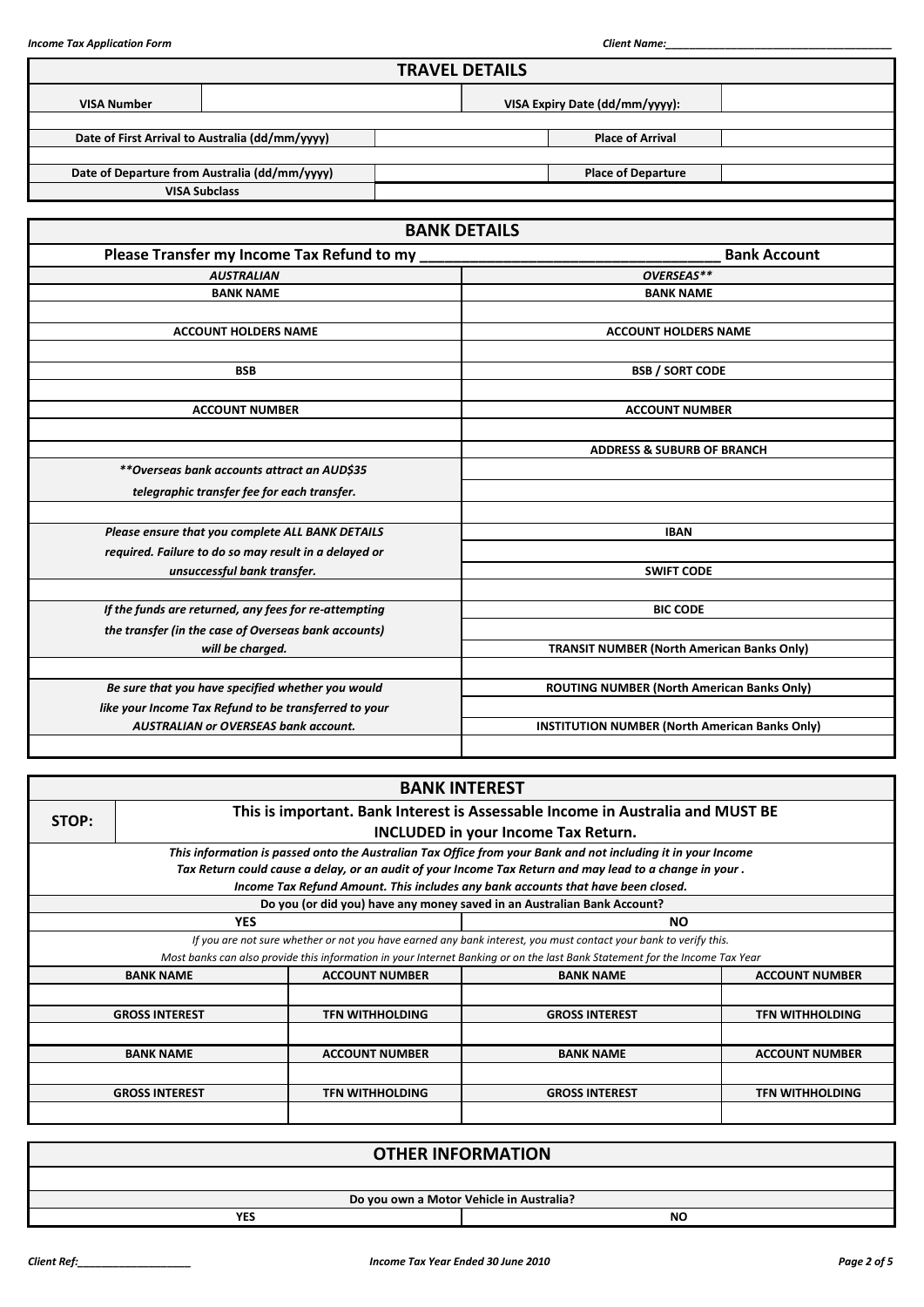### **Income Tax Application Format: EMPLOYMENT DETAILS**

**Total Number of Employers/ Employment Agencies**

|                       | <b>Employer Name (ie, Company/Business Name)</b> |                                                                                                                  |            | Name of the Employment Agency<br>(if you were employed/paid through an Employment Agency) |  |                                        |  |
|-----------------------|--------------------------------------------------|------------------------------------------------------------------------------------------------------------------|------------|-------------------------------------------------------------------------------------------|--|----------------------------------------|--|
|                       |                                                  |                                                                                                                  |            |                                                                                           |  |                                        |  |
|                       |                                                  |                                                                                                                  |            | Job Title / Job Description.                                                              |  |                                        |  |
|                       |                                                  |                                                                                                                  |            |                                                                                           |  |                                        |  |
|                       |                                                  |                                                                                                                  |            | <b>Address of Employer (or Agency):</b>                                                   |  |                                        |  |
| <b>Street No.</b>     |                                                  | <b>Street Name</b>                                                                                               |            |                                                                                           |  |                                        |  |
| <b>Suburb</b>         |                                                  |                                                                                                                  |            |                                                                                           |  |                                        |  |
| <b>State</b>          |                                                  | Postcode                                                                                                         |            | Phone #:                                                                                  |  |                                        |  |
| Email:                |                                                  |                                                                                                                  |            | <b>Contact Person:</b>                                                                    |  |                                        |  |
| Date of Commencement: |                                                  |                                                                                                                  |            | <b>Date of Termination:</b>                                                               |  |                                        |  |
|                       |                                                  | Do you have your FINAL PAY SLIP?                                                                                 |            |                                                                                           |  | Do you have your PAYG Payment Summary? |  |
| <b>YES</b><br>ΝO      |                                                  |                                                                                                                  | <b>YES</b> | ΝO                                                                                        |  |                                        |  |
|                       |                                                  |                                                                                                                  |            |                                                                                           |  |                                        |  |
|                       |                                                  | $F_{\text{model}}$ . The Mean of $F_{\text{model}}$ is the contract of $F_{\text{model}}$ and $F_{\text{model}}$ |            |                                                                                           |  | Name of the Employment Agency          |  |

|                         | <b>Employer Name (ie, Company/Business Name)</b> |                         |  | $\frac{1}{2}$<br>(if you were employed/paid through an Employment Agency) |  |                                        |  |
|-------------------------|--------------------------------------------------|-------------------------|--|---------------------------------------------------------------------------|--|----------------------------------------|--|
|                         |                                                  |                         |  |                                                                           |  |                                        |  |
|                         |                                                  |                         |  | Job Title / Job Description.                                              |  |                                        |  |
|                         |                                                  |                         |  |                                                                           |  |                                        |  |
|                         |                                                  |                         |  | <b>Address of Employer (or Agency):</b>                                   |  |                                        |  |
| <b>Street No.</b>       |                                                  | <b>Street Name</b>      |  |                                                                           |  |                                        |  |
| <b>Suburb</b>           |                                                  |                         |  |                                                                           |  |                                        |  |
| <b>State</b>            |                                                  | Postcode                |  | Phone #:                                                                  |  |                                        |  |
| Email:                  |                                                  |                         |  | Contact Person                                                            |  |                                        |  |
| Date of Commencement:   |                                                  |                         |  | <b>Date of Termination:</b>                                               |  |                                        |  |
|                         | Do you have your FINAL PAY SLIP?                 |                         |  |                                                                           |  | Do you have your PAYG Payment Summary? |  |
| <b>YES</b><br><b>NO</b> |                                                  | <b>YES</b><br><b>NO</b> |  |                                                                           |  |                                        |  |

|                                  | <b>Employer Name (ie, Company/Business Name)</b> |                    |                                        | Name of the Employment Agency                            |  |  |  |
|----------------------------------|--------------------------------------------------|--------------------|----------------------------------------|----------------------------------------------------------|--|--|--|
|                                  |                                                  |                    |                                        | (if you were employed/paid through an Employment Agency) |  |  |  |
|                                  |                                                  |                    |                                        |                                                          |  |  |  |
|                                  |                                                  |                    |                                        | Job Title / Job Description.                             |  |  |  |
|                                  |                                                  |                    |                                        |                                                          |  |  |  |
|                                  |                                                  |                    |                                        | <b>Address of Employer (or Agency):</b>                  |  |  |  |
| <b>Street No.</b>                |                                                  | <b>Street Name</b> |                                        |                                                          |  |  |  |
| <b>Suburb</b>                    |                                                  |                    |                                        |                                                          |  |  |  |
| <b>State</b>                     |                                                  | Postcode           |                                        | Phone #:                                                 |  |  |  |
| Email:                           |                                                  |                    |                                        | <b>Contact Person</b>                                    |  |  |  |
| Date of Commencement:            |                                                  |                    | <b>Date of Termination:</b>            |                                                          |  |  |  |
| Do you have your FINAL PAY SLIP? |                                                  |                    | Do you have your PAYG Payment Summary? |                                                          |  |  |  |
| YES<br><b>NO</b>                 |                                                  |                    | <b>YES</b><br><b>NO</b>                |                                                          |  |  |  |

|                                  | <b>Employer Name (ie, Company/Business Name)</b> |                                        |                              | Name of the Employment Agency                            |  |  |  |
|----------------------------------|--------------------------------------------------|----------------------------------------|------------------------------|----------------------------------------------------------|--|--|--|
|                                  |                                                  |                                        |                              | (if you were employed/paid through an Employment Agency) |  |  |  |
|                                  |                                                  |                                        |                              |                                                          |  |  |  |
|                                  |                                                  |                                        | Job Title / Job Description. |                                                          |  |  |  |
|                                  |                                                  |                                        |                              |                                                          |  |  |  |
|                                  |                                                  |                                        |                              | <b>Address of Employer (or Agency):</b>                  |  |  |  |
| <b>Street No.</b>                |                                                  | <b>Street Name</b>                     |                              |                                                          |  |  |  |
| <b>Suburb</b>                    |                                                  |                                        |                              |                                                          |  |  |  |
| <b>State</b>                     |                                                  | Postcode                               |                              | Phone #:                                                 |  |  |  |
| Email:                           |                                                  |                                        |                              | Contact Person                                           |  |  |  |
| Date of Commencement:            |                                                  |                                        |                              | Date of Termination:                                     |  |  |  |
| Do you have your FINAL PAY SLIP? |                                                  | Do you have your PAYG Payment Summary? |                              |                                                          |  |  |  |
| <b>YES</b><br><b>NO</b>          |                                                  | <b>YES</b><br><b>NO</b>                |                              |                                                          |  |  |  |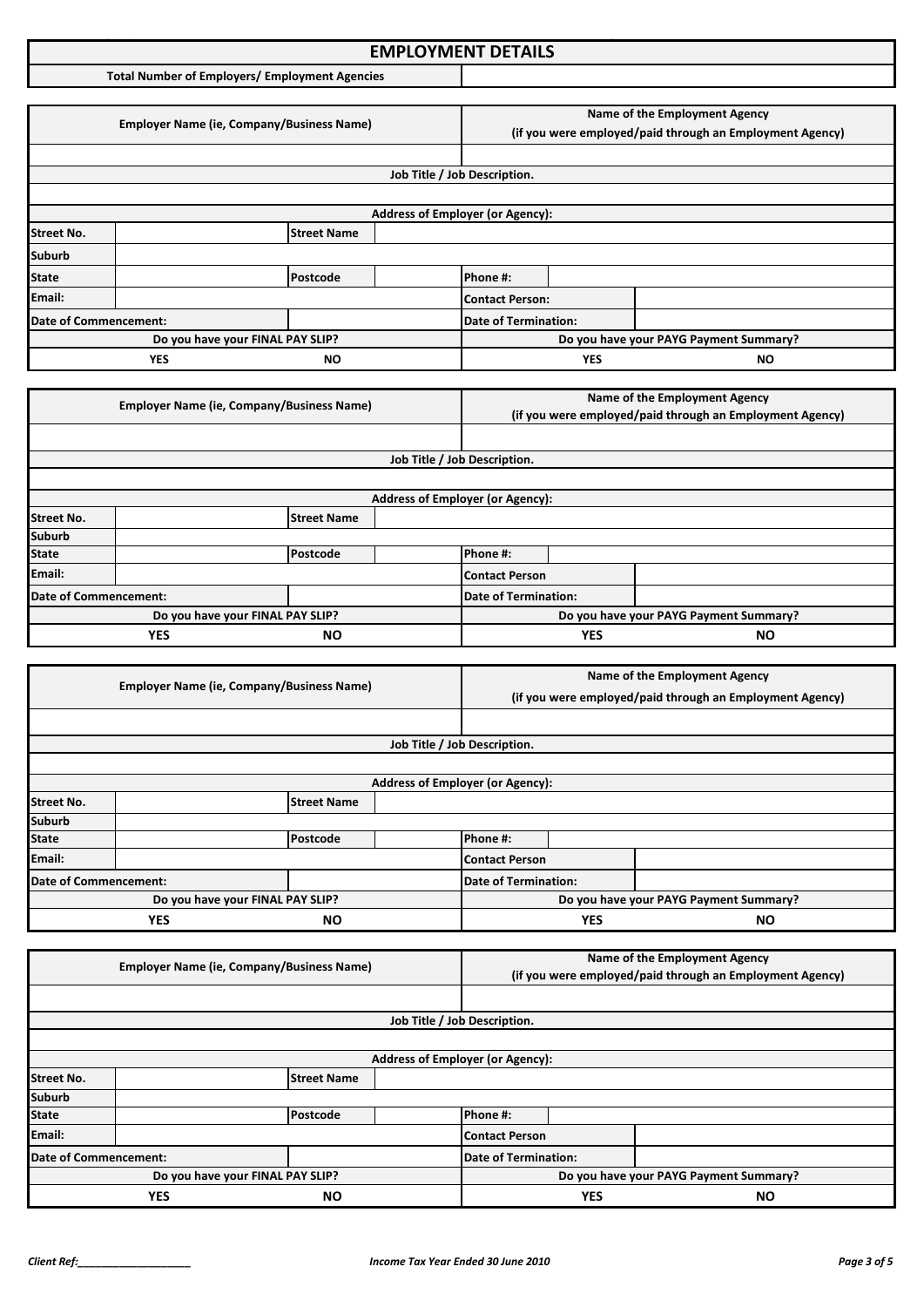|                                  | <b>Employer Name (ie, Company/Business Name)</b> |                                                  |  |                                                          | Name of the Employment Agency          |                               |  |  |
|----------------------------------|--------------------------------------------------|--------------------------------------------------|--|----------------------------------------------------------|----------------------------------------|-------------------------------|--|--|
|                                  |                                                  |                                                  |  | (if you were employed/paid through an Employment Agency) |                                        |                               |  |  |
|                                  |                                                  |                                                  |  |                                                          |                                        |                               |  |  |
|                                  |                                                  |                                                  |  | Job Title / Job Description.                             |                                        |                               |  |  |
|                                  |                                                  |                                                  |  |                                                          |                                        |                               |  |  |
|                                  |                                                  |                                                  |  | <b>Address of Employer (or Agency):</b>                  |                                        |                               |  |  |
| <b>Street No.</b>                |                                                  | <b>Street Name</b>                               |  |                                                          |                                        |                               |  |  |
| <b>Suburb</b>                    |                                                  |                                                  |  |                                                          |                                        |                               |  |  |
| <b>State</b>                     |                                                  | Postcode                                         |  | Phone #:                                                 |                                        |                               |  |  |
| Email:                           |                                                  |                                                  |  | <b>Contact Person</b>                                    |                                        |                               |  |  |
| <b>Date of Commencement:</b>     |                                                  |                                                  |  | <b>Date of Termination:</b>                              |                                        |                               |  |  |
|                                  |                                                  | Do you have your FINAL PAY SLIP?                 |  |                                                          | Do you have your PAYG Payment Summary? |                               |  |  |
|                                  | <b>YES</b>                                       | <b>NO</b>                                        |  |                                                          | <b>YES</b>                             | <b>NO</b>                     |  |  |
|                                  |                                                  |                                                  |  |                                                          |                                        |                               |  |  |
|                                  |                                                  | <b>Employer Name (ie, Company/Business Name)</b> |  |                                                          |                                        | Name of the Employment Agency |  |  |
|                                  |                                                  |                                                  |  | (if you were employed/paid through an Employment Agency) |                                        |                               |  |  |
|                                  |                                                  |                                                  |  |                                                          |                                        |                               |  |  |
|                                  |                                                  |                                                  |  | Job Title / Job Description.                             |                                        |                               |  |  |
|                                  |                                                  |                                                  |  |                                                          |                                        |                               |  |  |
|                                  |                                                  |                                                  |  | <b>Address of Employer (or Agency):</b>                  |                                        |                               |  |  |
| <b>Street No.</b>                |                                                  | <b>Street Name</b>                               |  |                                                          |                                        |                               |  |  |
| <b>Suburb</b>                    |                                                  |                                                  |  |                                                          |                                        |                               |  |  |
| <b>State</b>                     |                                                  | Postcode                                         |  | Phone #:                                                 |                                        |                               |  |  |
| Email:                           |                                                  |                                                  |  | <b>Contact Person</b>                                    |                                        |                               |  |  |
| Date of Commencement:            |                                                  |                                                  |  | <b>Date of Termination:</b>                              |                                        |                               |  |  |
| Do you have your FINAL PAY SLIP? |                                                  |                                                  |  | Do you have your PAYG Payment Summary?                   |                                        |                               |  |  |
|                                  | <b>YES</b><br><b>NO</b>                          |                                                  |  |                                                          |                                        |                               |  |  |

|                   | <b>Employer Name (ie, Company/Business Name)</b> |                    |                                         | Name of the Employment Agency                            |  |  |  |
|-------------------|--------------------------------------------------|--------------------|-----------------------------------------|----------------------------------------------------------|--|--|--|
|                   |                                                  |                    |                                         | (if you were employed/paid through an Employment Agency) |  |  |  |
|                   |                                                  |                    |                                         |                                                          |  |  |  |
|                   |                                                  |                    |                                         | Job Title / Job Description.                             |  |  |  |
|                   |                                                  |                    |                                         |                                                          |  |  |  |
|                   |                                                  |                    | <b>Address of Employer (or Agency):</b> |                                                          |  |  |  |
| <b>Street No.</b> |                                                  | <b>Street Name</b> |                                         |                                                          |  |  |  |
| <b>Suburb</b>     |                                                  |                    |                                         |                                                          |  |  |  |
| <b>State</b>      |                                                  | Postcode           |                                         | Phone #:                                                 |  |  |  |
| Email:            |                                                  |                    |                                         | <b>Contact Person</b>                                    |  |  |  |
|                   | Date of Commencement:                            |                    |                                         | <b>Date of Termination:</b>                              |  |  |  |
|                   | Do you have your FINAL PAY SLIP?                 |                    | Do you have your PAYG Payment Summary?  |                                                          |  |  |  |
|                   | <b>YES</b><br><b>NO</b>                          |                    | <b>YES</b><br><b>NO</b>                 |                                                          |  |  |  |

|                         | <b>Employer Name (ie, Company/Business Name)</b> |                    |                                         | Name of the Employment Agency                            |  |  |  |
|-------------------------|--------------------------------------------------|--------------------|-----------------------------------------|----------------------------------------------------------|--|--|--|
|                         |                                                  |                    |                                         | (if you were employed/paid through an Employment Agency) |  |  |  |
|                         |                                                  |                    |                                         |                                                          |  |  |  |
|                         |                                                  |                    |                                         | Job Title / Job Description.                             |  |  |  |
|                         |                                                  |                    |                                         |                                                          |  |  |  |
|                         |                                                  |                    | <b>Address of Employer (or Agency):</b> |                                                          |  |  |  |
| <b>Street No.</b>       |                                                  | <b>Street Name</b> |                                         |                                                          |  |  |  |
| <b>Suburb</b>           |                                                  |                    |                                         |                                                          |  |  |  |
| <b>State</b>            |                                                  | Postcode           |                                         | Phone #:                                                 |  |  |  |
| Email:                  |                                                  |                    |                                         | <b>Contact Person</b>                                    |  |  |  |
|                         | Date of Commencement:                            |                    | <b>Date of Termination:</b>             |                                                          |  |  |  |
|                         | Do you have your FINAL PAY SLIP?                 |                    |                                         | Do you have your PAYG Payment Summary?                   |  |  |  |
| <b>YES</b><br><b>NO</b> |                                                  |                    | <b>YES</b><br><b>NO</b>                 |                                                          |  |  |  |

*If you have any documents from your Employers (ie, PAYG Payment Summaries/Group Certificates or Final Pay Slips),* **please provide copies as it will assist in successfully completing your Income Tax Return**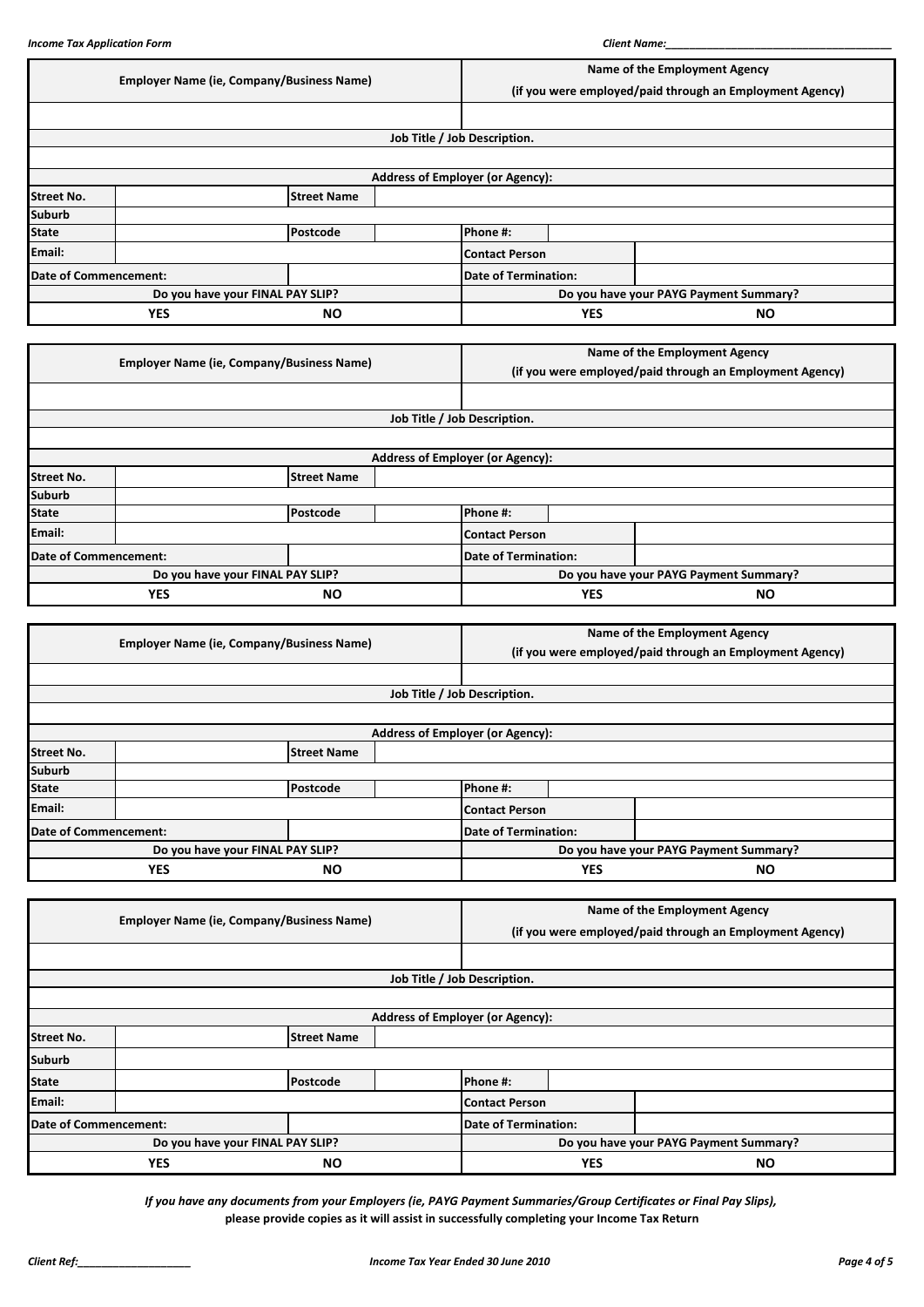|                 |                                                                                                                | <b>Work Related Expenses</b> |                                                              |  |  |  |  |
|-----------------|----------------------------------------------------------------------------------------------------------------|------------------------------|--------------------------------------------------------------|--|--|--|--|
|                 | Did you have a work uniform to work?                                                                           |                              | Did you wear protective clothing (eg, Safety Boots) to work? |  |  |  |  |
| <b>YES</b>      | <b>NO</b>                                                                                                      | <b>YES</b><br><b>NO</b>      |                                                              |  |  |  |  |
|                 | Did you use your car for work (does not include travelling to and from the same place of work each day).       |                              |                                                              |  |  |  |  |
|                 | <b>YES</b>                                                                                                     |                              | <b>NO</b>                                                    |  |  |  |  |
|                 | If you used your car for work, do you have a logbook which has a record of the Kilometre's travelled for work? |                              |                                                              |  |  |  |  |
|                 | <b>YES</b>                                                                                                     |                              | <b>NO</b>                                                    |  |  |  |  |
|                 | Did you use your Mobile Phone for work?                                                                        |                              | Did you buy Tools for work?                                  |  |  |  |  |
| <b>YES</b>      | <b>NO</b>                                                                                                      | <b>YES</b>                   | <b>NO</b>                                                    |  |  |  |  |
|                 | Please list your work-related expenses below. Please provide as much detail as possible.                       |                              |                                                              |  |  |  |  |
| Date of Expense | <b>Type of Expense</b>                                                                                         | \$                           | Do you have evidence (ie, receipt)?                          |  |  |  |  |
| DD/MM/YYYY      | Eg: Loose Tools                                                                                                | \$110.00                     | <b>YES</b>                                                   |  |  |  |  |
|                 |                                                                                                                |                              |                                                              |  |  |  |  |
|                 |                                                                                                                |                              |                                                              |  |  |  |  |
|                 |                                                                                                                |                              |                                                              |  |  |  |  |
|                 |                                                                                                                |                              |                                                              |  |  |  |  |
|                 |                                                                                                                |                              |                                                              |  |  |  |  |
|                 |                                                                                                                |                              |                                                              |  |  |  |  |
|                 |                                                                                                                |                              |                                                              |  |  |  |  |
|                 |                                                                                                                |                              |                                                              |  |  |  |  |
|                 |                                                                                                                |                              |                                                              |  |  |  |  |
|                 |                                                                                                                |                              |                                                              |  |  |  |  |
|                 |                                                                                                                |                              |                                                              |  |  |  |  |
|                 |                                                                                                                |                              |                                                              |  |  |  |  |
|                 |                                                                                                                |                              |                                                              |  |  |  |  |
|                 |                                                                                                                |                              |                                                              |  |  |  |  |
|                 |                                                                                                                |                              |                                                              |  |  |  |  |
|                 |                                                                                                                |                              |                                                              |  |  |  |  |
|                 |                                                                                                                |                              |                                                              |  |  |  |  |
|                 |                                                                                                                |                              |                                                              |  |  |  |  |
|                 |                                                                                                                |                              |                                                              |  |  |  |  |
|                 |                                                                                                                |                              |                                                              |  |  |  |  |

| Anything you forgot to mention (or anything we forgot to ask)? |  |  |
|----------------------------------------------------------------|--|--|
|                                                                |  |  |
|                                                                |  |  |
|                                                                |  |  |
|                                                                |  |  |
|                                                                |  |  |
|                                                                |  |  |

*PLEASE ENSURE THAT YOU HAVE FILLED IN ALL INFORMATION REQUIRED, AND PROVIDED ANY SUPPLEMENTARY DOCUMENTS YOU MAY HAVE. FAILURE TO DO SO MAY RESULT IN A DELAY IN PROCESSING YOUR INCOME TAX RETURN.*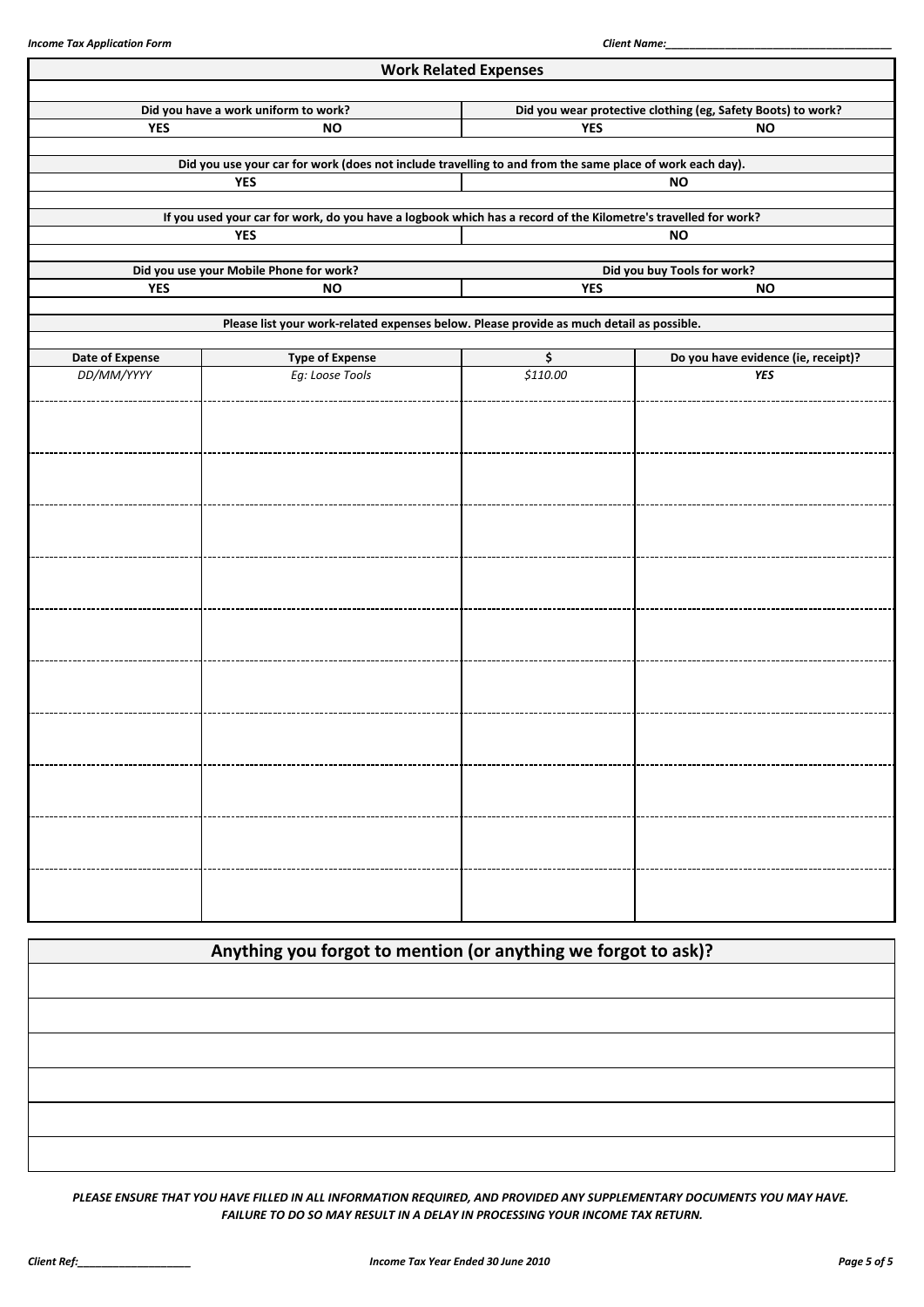# **AUTHORITY TO ACT & FEE-FROM-REFUND AUTHORITY**

**Name:** \_\_\_\_\_\_\_\_\_\_\_\_\_\_\_\_\_\_\_\_\_\_\_\_\_\_\_\_\_\_\_\_\_\_\_\_\_\_\_\_\_\_\_\_\_\_\_\_\_\_\_\_\_\_\_\_\_\_\_\_\_\_\_\_\_\_\_\_\_\_\_\_\_\_\_\_\_\_\_\_\_\_\_\_\_\_\_\_\_\_\_\_

| Of (address):               |                        |
|-----------------------------|------------------------|
| Number:                     | Street:                |
| Suburb:                     | City/Town:             |
| County:                     | <b>State/Province:</b> |
| Postcode/Zip:               | Country:               |
| Date of Birth (DD/MM/YYYY): | Tax File Number (TFN): |

I hereby authorise & appoint the accounting & tax agent firm of:

#### *INCOME TAX RETURNS PTY LIMITED (TAX AGENT NO. 24629-963) of FIRST FLOOR, 1A MORTS ROAD MORTDALE, NSW 2223,*

to act on my behalf in the capacity of accountants and registered tax agents, to prepare and sign my personal income tax return based upon information provided by me for the year of income ended on 30/06/2010.

I, the above-mentioned, also hereby authorise & appoint the accounting & tax agent firm of **INCOME TAX RETURNS PTY LIMITED (TAX AGENT NO. 24629-963)**, to act on my behalf in the collection of lost documents (which includes, but not limited to), PAYG Payment Summaries/Group Certificates, Pay slips, and other documents which in their capacity as accountants and registered tax agents, will allow them to correctly prepare and sign my personal income tax return for the year of income ended on 30/06/2010, based on the information I have provided to them.

I understand the fee to prepare my personal income tax refund is as follows:

- **i. 9.9% of my refund to a maximum capped fee of AUD\$165.00 (inclusive of GST)**
- **ii. \$5 service fee per missing document/payment summary**
- **iii. If there is a requirement to transfer my refund to my overseas/foreign bank account, I understand there is an extra fee of \$35 for each transaction made.**

I also hereby authorise the accounting firm of **INCOME TAX RETURNS PTY LIMITED (TAX AGENT NO. 24629-963)** to deposit any money received on my behalf referable to my Taxation affairs (which includes, but not limited to any income tax refund cheques in my favour), into their client trust account as to the time in which fees mentioned above for their professional services are paid in full. I declare that I have supplied **INCOME TAX RETURNS PTY LIMITED (TAX AGENT NO. 24629-963)** my bank account details and agree for the above mentioned fee(s) to be deducted from any income tax refunds I am in receipt of, and have the balance credited to the bank account I have supplied under instruction.

I understand & agree to the above, and agree to sign this document in the space below.

(Signature)

 $\frac{1}{2}$  /

\_\_\_\_\_\_\_\_\_\_\_\_\_\_\_\_\_\_\_\_\_\_\_\_\_\_\_

(Date Signed)